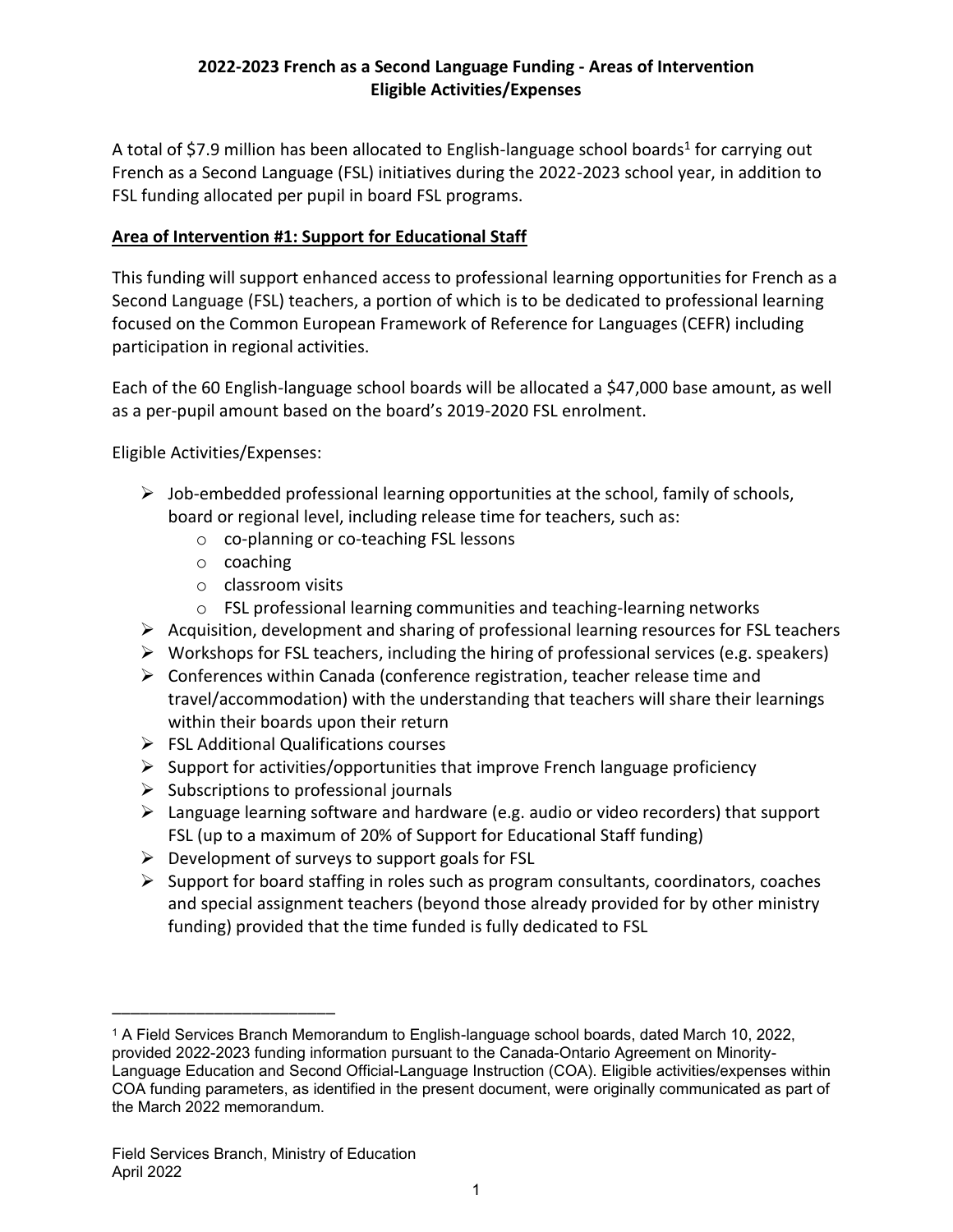# **2022-2023 French as a Second Language Funding - Areas of Intervention Eligible Activities/Expenses**

#### **Area of Intervention #2: Enriched Learning Environments**

This funding will support the development and provision of meaningful activities for students in all FSL programs to improve and apply their French language skills and cultural understanding in authentic situations. Its aim is to encourage students to study French beyond the compulsory Ontario Secondary School Diploma requirements.

Each of the 60 English-language school boards will be allocated a \$6,500 base amount, as well as a per-pupil amount based on the board's 2019-2020 enrolment.

Eligible Activities/Expenses:

- ➢ Planning, coordination and delivery of a Specialist High Skills Major Non-Profit in Education program to engage FSL students
- $\triangleright$  Student exchanges in Canada to support the learning of French
- ➢ Student participation in educational visits within Canada that are not exchanges and where students would be required to use French in order to communicate
- $\triangleright$  Student attendance at cultural activities, such as concerts and plays, that are performed in French (including pre- and post-event classroom activities)
- ➢ French camps for FSL students (operated by school boards or community organizations)
- $\triangleright$  Planning, coordination and delivery of FSL cultural activities
- ➢ Student participation in French public-speaking opportunities (e.g. Concours d'art oratoire) at board and provincial levels.

### **Board-Developed FSL Initiatives**

All 60 English-language school boards will receive funding to support initiatives of their choice in one or more of these four key areas: Homework Support for Students in FSL, French Extended Learning Experiences for Students in FSL, Classroom Resources for French Immersion Classes and FSL Courses, and Research to Support Recruitment and Retention of FSL Teachers. Each board will be allocated a \$5,000 base amount for board-developed FSL initiatives, as well as a per-pupil amount based on the board's 2019-2020 FSL enrolment.

Eligible Activities/Expenses:

*Homework Support for Students in FSL*

Homework Support for Students in FSL refers to projects that take place outside of the regular instructional day to provide opportunities for students to improve their confidence and achievement in FSL.

- ➢ Projects may build on current homework support provided for students in FSL or fund the development of new homework support initiatives.
- $\triangleright$  Projects may involve broad-based partnerships (e.g. other school boards, groups/agencies, parents, students).